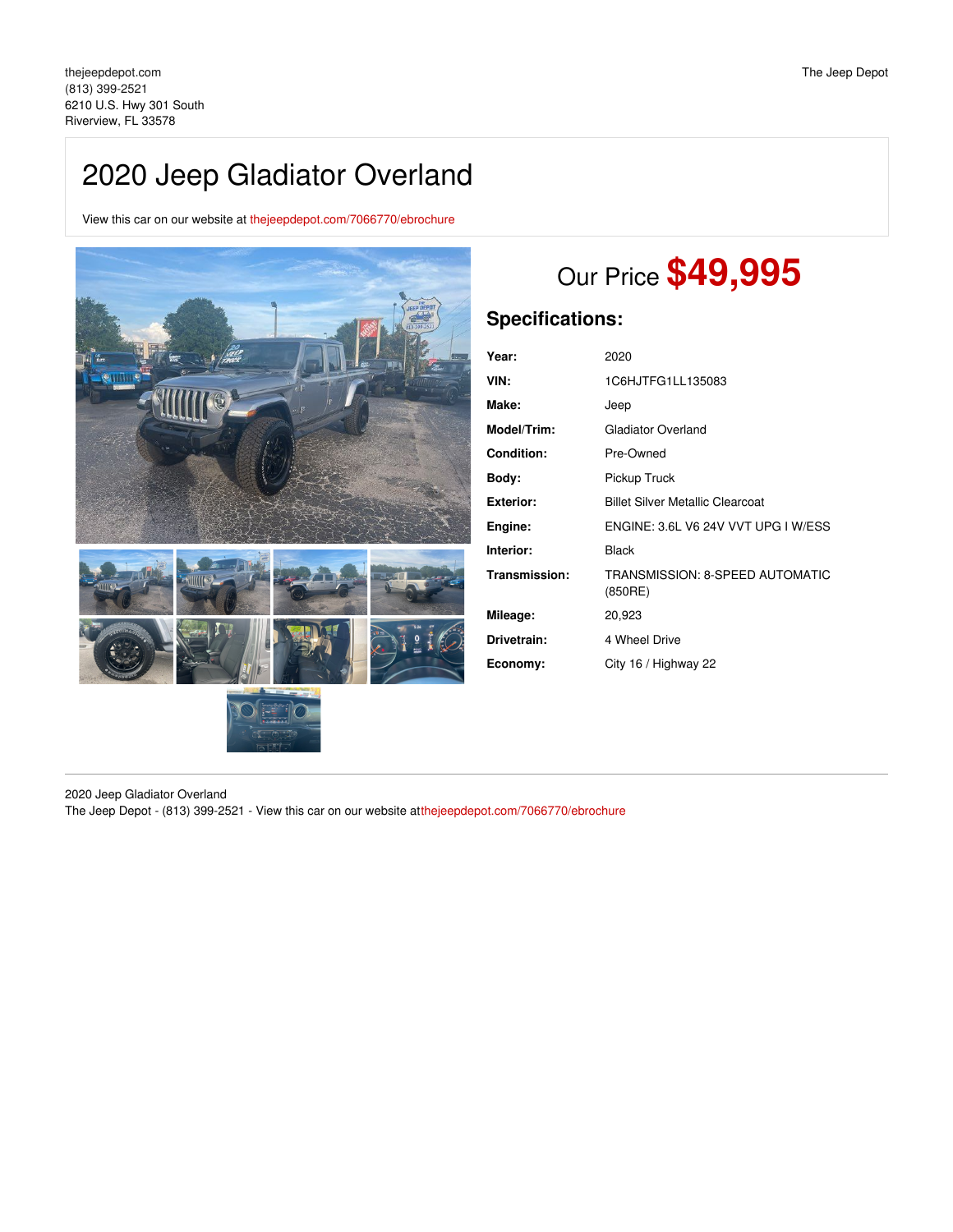

### 2020 Jeep Gladiator Overland

The Jeep Depot - (813) 399-2521 - View this car on our website at[thejeepdepot.com/7066770/ebrochure](https://thejeepdepot.com/vehicle/7066770/2020-jeep-gladiator-overland-riverview-fl-33578/7066770/ebrochure)

## **Installed Options**

## **Interior**

- 2 12V DC Power Outlets- 2 12V DC Power Outlets and 1 120V AC Power Outlet
- 2 Seatback Storage Pockets
- 4-Way Passenger Seat -inc: Manual Recline and Fore/Aft Movement
- 6-Way Driver Seat -inc: Manual Recline, Height Adjustment, Fore/Aft Movement and
- Manual Lumbar Support - 60-40 Folding Split-Bench Front Facing Fold Forward Seatback Premium Cloth Rear Seat
- Air Filtration- Analog Appearance- Compass- Cruise Control w/Steering Wheel Controls
- Day-Night Rearview Mirror- Delayed Accessory Power
- Driver And Passenger Visor Vanity Mirrors w/Driver And Passenger Illumination
- Fade-To-Off Interior Lighting- Front And Rear Map Lights
- Front Center Armrest w/Storage
- Front Seats w/Cloth Back Material and Manual Driver Lumbar
- Full Carpet Floor Covering -inc: Carpet Front And Rear Floor Mats
- Full Floor Console w/Locking Storage, 2 12V DC Power Outlets and 1 120V AC Power Outlet
- Garage Door Transmitter
- Gauges -inc: Speedometer, Odometer, Voltmeter, Oil Pressure, Engine Coolant Temp, Tachometer, Engine Hour Meter, Trip Odometer and Trip Computer
- HVAC -inc: Console Ducts- Illuminated Front Cupholder- Illuminated Rear Cupholder
- Instrument Panel Bin, Dashboard Storage, Driver / Passenger And Rear Door Bins
- Interior Trim -inc: Metal-Look Instrument Panel Insert, Metal-Look Door Panel Insert, Metal-Look Console Insert and Metal-Look Interior Accents
- Leather Steering Wheel- Locking Glove Box
- Manual Adjustable Front Head Restraints and Foldable Rear Head Restraints
- Manual Tilt/Telescoping Steering Column- Outside Temp Gauge
- Overland Cloth Bucket Seats- Perimeter Alarm
- Power 1st Row Windows w/Driver And Passenger 1-Touch Down
- Power Door Locks w/Autolock Feature- Power Rear Windows- Premium Door Trim Panel
- Proximity Key For Push Button Start Only Redundant Digital Speedometer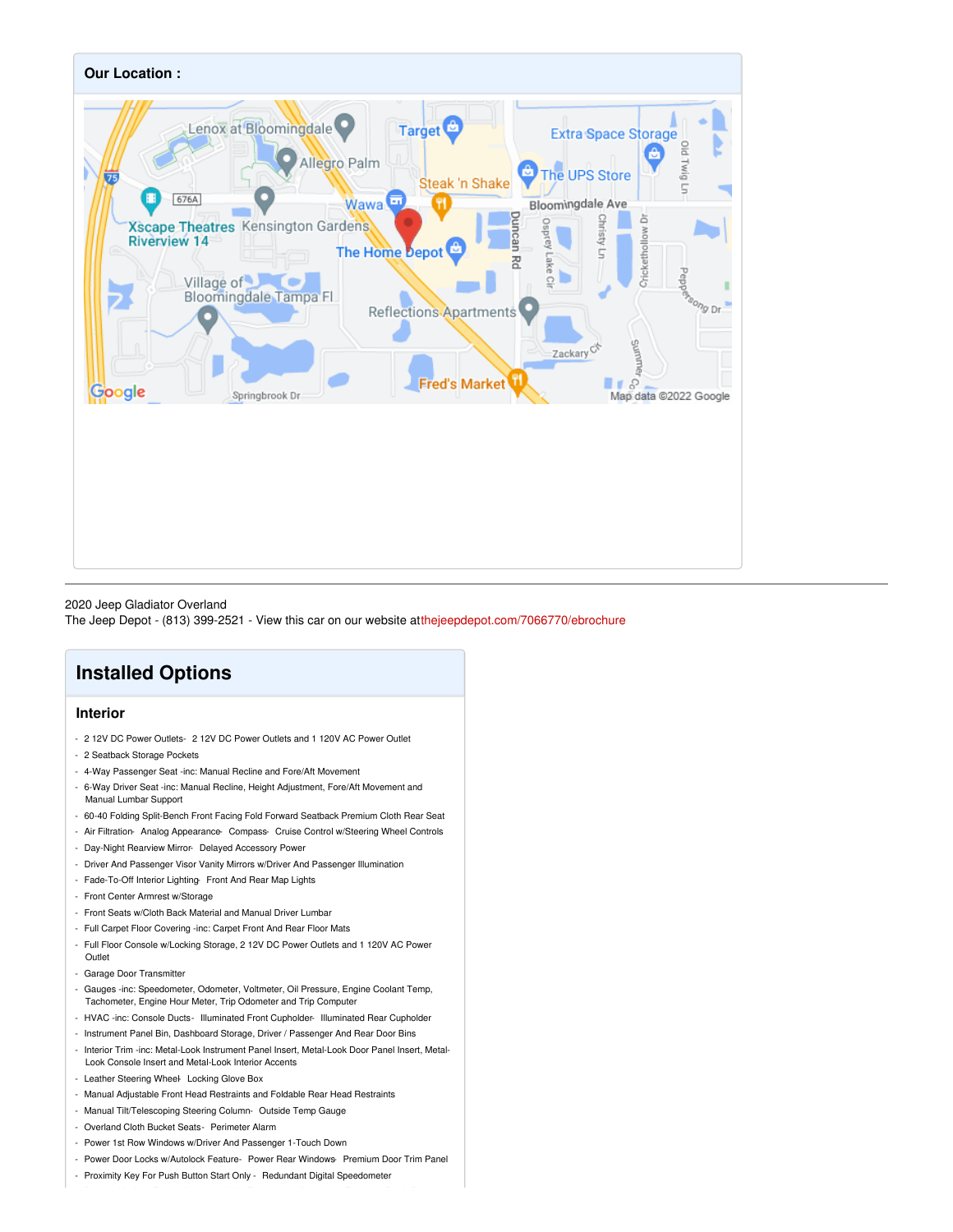- Remote Keyless Entry w/Integrated Key Transmitter, Illuminated Entry and Panic Button
- Sentry Key Engine Immobilizer Smart Device Integration- Systems Monitor
- Trip Computer- Urethane Gear Shifter Material
- Voice Activated Dual Zone Front Automatic Air Conditioning

#### **Exterior**

- Auto On/Off Aero-Composite Halogen Daytime Running Headlamps w/Delay-Off
- Black Door Handles
- Black Front Bumper w/Metal-Look Rub Strip/Fascia Accent and 2 Tow Hooks
- Black Power Heated Side Mirrors w/Manual Folding- Black Rear Bumper w/1 Tow Hook
- Black Side Windows Trim- Black Wheel Well Trim and Body-Colored Fender Flares
- Body-Colored Grille w/Chrome Accents- Clearcoat Paint- Deep Tinted Glass
- Front Fog Lamps- Full-Size Spare Tire Stored Underbody w/Crankdown
- Galvanized Steel/Aluminum Panels- Manual Convertible Top w/Fixed Roll-Over Protection
- Regular Box Style- Removable Rear Window- Side Steps- Steel Spare Wheel
- Tailgate Rear Cargo Access- Tailgate/Rear Door Lock Included w/Power Door Locks
- Tires: 255/70R18 BSW All Season- Variable Intermittent Wipers
- Wheels: 18" x 7.5" Granite Crystal Aluminum

#### **Safety**

- 2 12V DC Power Outlets- 2 12V DC Power Outlets and 1 120V AC Power Outlet
- 2 Seatback Storage Pockets
- 4-Way Passenger Seat -inc: Manual Recline and Fore/Aft Movement
- 6-Way Driver Seat -inc: Manual Recline, Height Adjustment, Fore/Aft Movement and Manual Lumbar Support
- 60-40 Folding Split-Bench Front Facing Fold Forward Seatback Premium Cloth Rear Seat
- Air Filtration- Analog Appearance- Compass- Cruise Control w/Steering Wheel Controls
- Day-Night Rearview Mirror- Delayed Accessory Power
- Driver And Passenger Visor Vanity Mirrors w/Driver And Passenger Illumination
- Fade-To-Off Interior Lighting- Front And Rear Map Lights
- Front Center Armrest w/Storage
- Front Seats w/Cloth Back Material and Manual Driver Lumbar
- Full Carpet Floor Covering -inc: Carpet Front And Rear Floor Mats
- Full Floor Console w/Locking Storage, 2 12V DC Power Outlets and 1 120V AC Power Outlet
- Garage Door Transmitter
- Gauges -inc: Speedometer, Odometer, Voltmeter, Oil Pressure, Engine Coolant Temp, Tachometer, Engine Hour Meter, Trip Odometer and Trip Computer
- HVAC -inc: Console Ducts- Illuminated Front Cupholder- Illuminated Rear Cupholder
- Instrument Panel Bin, Dashboard Storage, Driver / Passenger And Rear Door Bins
- Interior Trim -inc: Metal-Look Instrument Panel Insert, Metal-Look Door Panel Insert, Metal-Look Console Insert and Metal-Look Interior Accents
- Leather Steering Wheel- Locking Glove Box
- Manual Adjustable Front Head Restraints and Foldable Rear Head Restraints
- Manual Tilt/Telescoping Steering Column- Outside Temp Gauge
- Overland Cloth Bucket Seats- Perimeter Alarm
- Power 1st Row Windows w/Driver And Passenger 1-Touch Down
- Power Door Locks w/Autolock Feature- Power Rear Windows- Premium Door Trim Panel
- Proximity Key For Push Button Start Only Redundant Digital Speedometer
- Remote Keyless Entry w/Integrated Key Transmitter, Illuminated Entry and Panic Button
- Sentry Key Engine Immobilizer- Smart Device Integration- Systems Monitor
- Trip Computer- Urethane Gear Shifter Material
- Voice Activated Dual Zone Front Automatic Air Conditioning

### **Mechanical**

- 1140# Maximum Payload- 22 Gal. Fuel Tank- 220 Amp Alternator- 3 Skid Plates
- 3.73 Rear Axle Ratio
- 4-Wheel Disc Brakes w/4-Wheel ABS, Front And Rear Vented Discs, Brake Assist and Hill Hold Control
- 400W Inverter- 50 State Emissions
- 650CCA Maintenance-Free Battery w/Run Down Protection- Auto Locking Hubs
- Brake Actuated Limited Slip Differential
- Class II Towing Equipment -inc: Hitch and Trailer Sway Control
- Electro-Hydraulic Power Assist Steering- Engine Auto Stop-Start Feature
- Engine Oil Cooler- Engine: 3.6L V6 24V VVT UPG I w/ESS
- Front And Rear Anti-Roll Bars- GVWR: 5,800 lbs- HD Shock Absorbers
- Leading Link Front Suspension w/Coil Springs- Manual Transfer Case
- Normal Duty Plus Suspension- Part-Time Four-Wheel Drive
- Single Stainless Steel Exhaust- Trailer Wiring Harness
- Trailing Arm Rear Suspension w/Coil Springs- Transmission: 6-Speed Manual